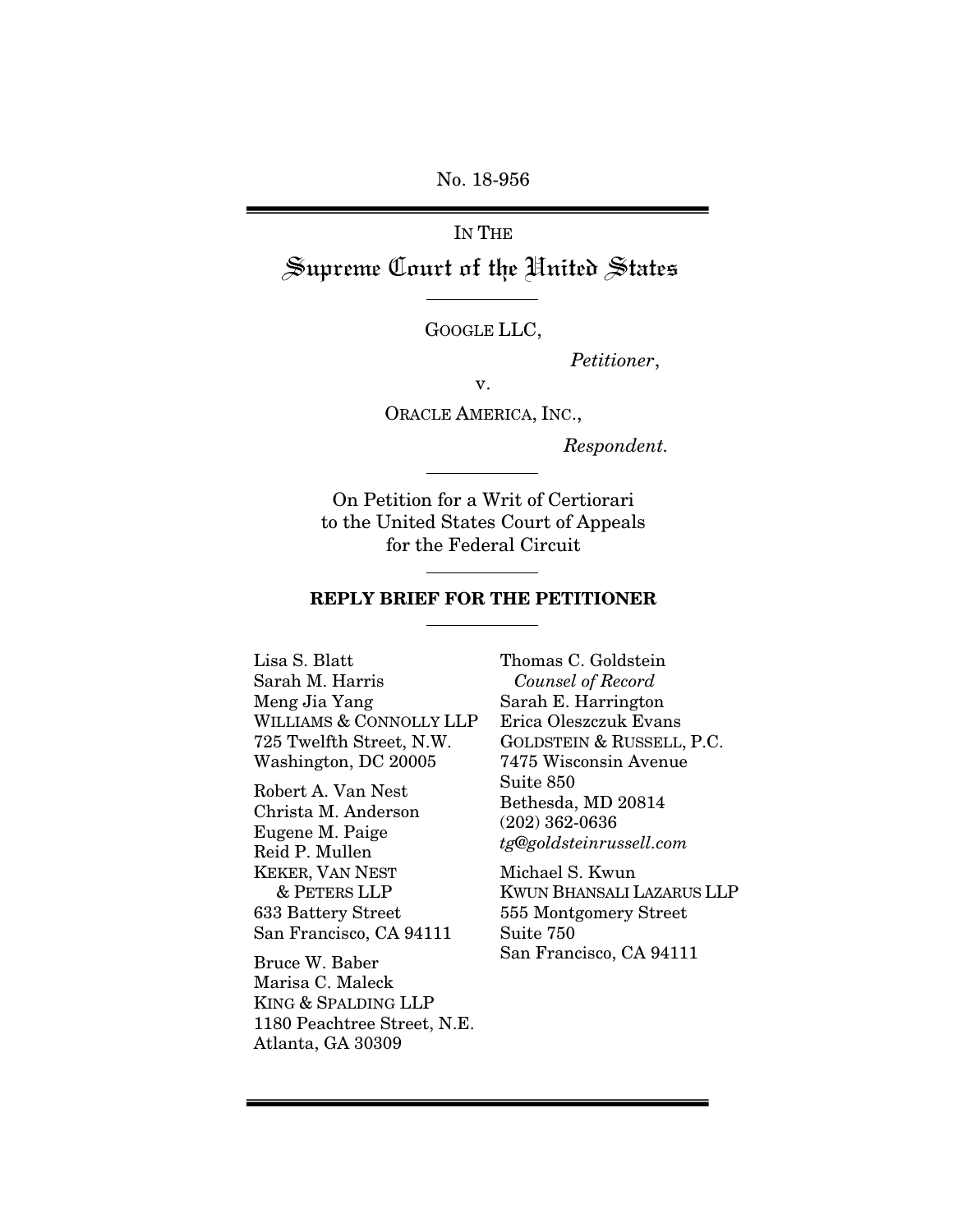# TABLE OF CONTENTS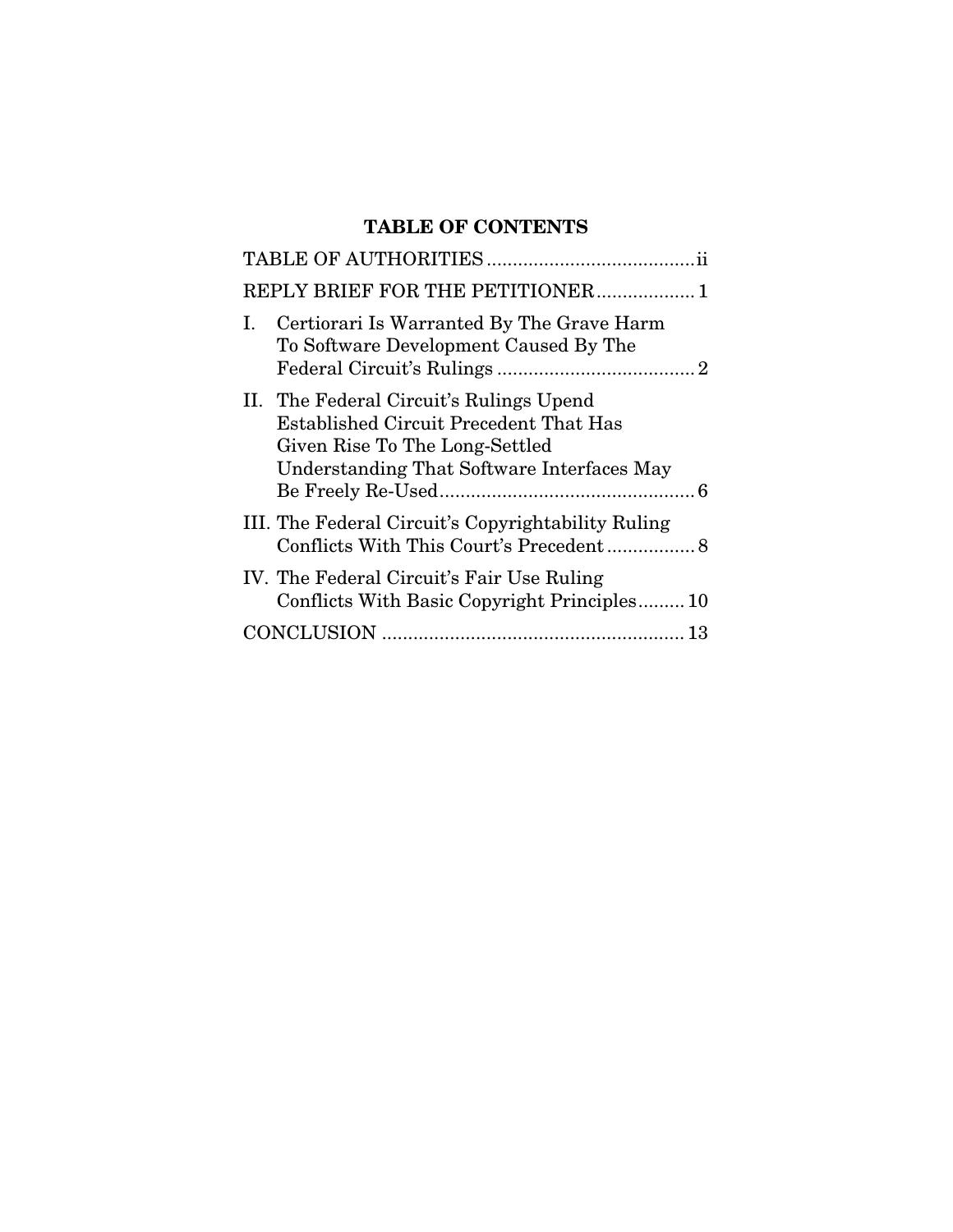# TABLE OF AUTHORITIES

# Cases

| Baker v. Selden,                         |
|------------------------------------------|
|                                          |
| Campbell v. Acuff-Rose Music, Inc.,      |
|                                          |
| Harper & Row, Publishers, Inc. v.        |
| Nation Enters.,                          |
|                                          |
| Lotus Dev. Corp. v. Borland Int'l, Inc., |
|                                          |
| Lotus Dev. Corp. v. Borland Int'l, Inc., |
|                                          |
| Sony Corp. of Am. v. Universal City      |
|                                          |
| Studios, Inc.,                           |
|                                          |
| <b>Constitutional Provisions</b>         |
|                                          |
| <b>Statutes</b>                          |
|                                          |
|                                          |
| <b>Regulations</b>                       |
|                                          |
| <b>Other Authorities</b>                 |
| U.S. Copyright Office, Software-Enabled  |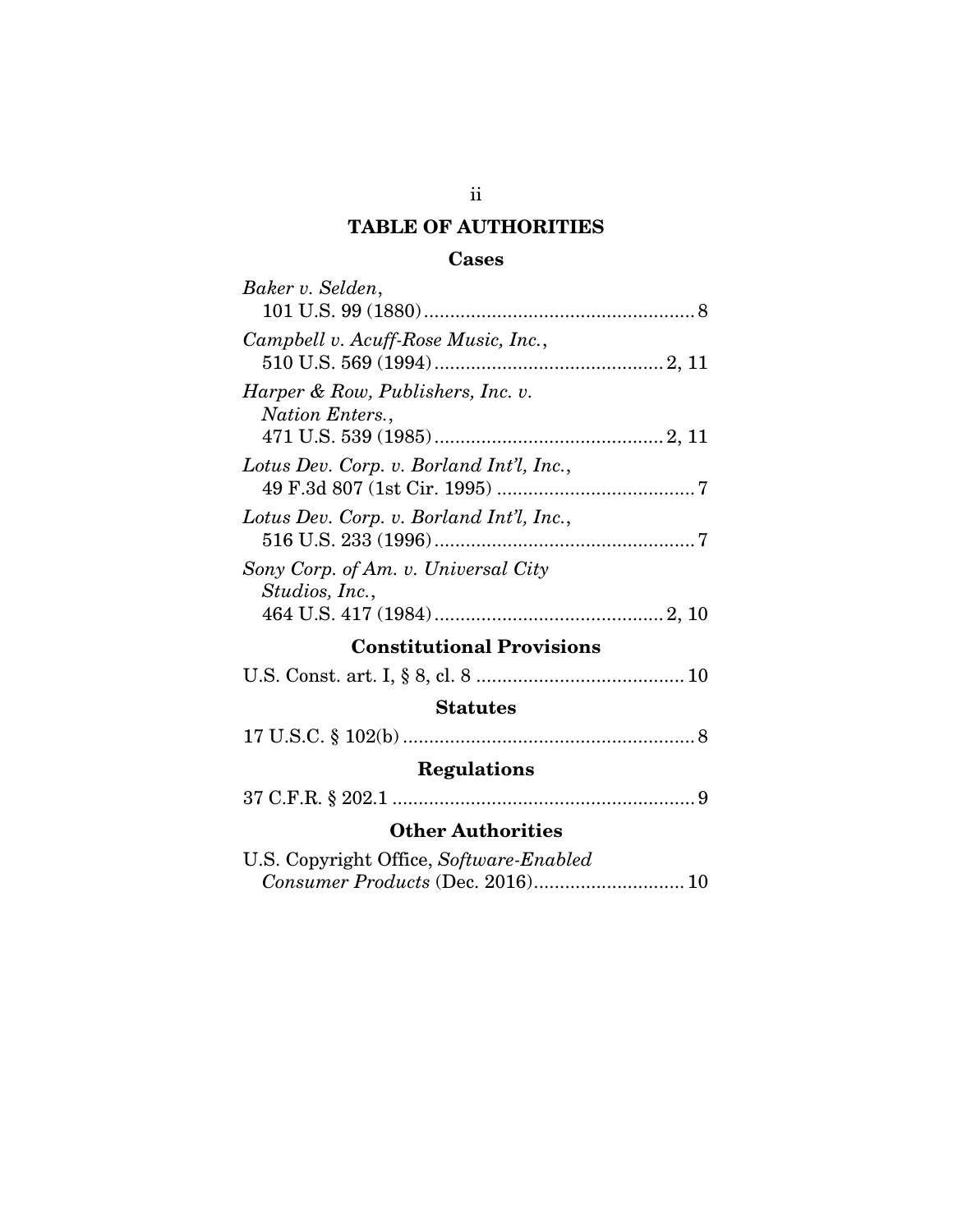#### REPLY BRIEF FOR THE PETITIONER

This is the copyright case of the decade. Software interfaces allow software applications, platforms, and devices to communicate with each other. In this case, they allow millions of applications written by thousands of developers to work on billions of devices. Software developers re-use the connections defined by existing interfaces to allow new and innovative applications—like programs that measure your heart rate to work on mobile phones, tablets, smartwatches, and other devices. But the Federal Circuit has held that (1) a software interface is copyrightable, and (2) re-using it to create even an exceptionally innovative product is not fair use. Both rulings are effectively binding nationwide.

Each of the Federal Circuit's decisions was deemed "the #1 most important [copyright] case of the entire year." EFF Br. 14-15. The petition is supported by 175 amici in 15 amicus briefs. Developers—large and small—have sounded the alarm that the rulings below "threaten[] disastrous consequences for innovation." Microsoft Br. 4; *see also, e.g.*, Software Innovators Br. 2-4; Python Br. 14-15; Red Hat Br. 13; Mozilla Br. 10; Developers Alliance Br. 7. The Nation's leading copyright scholars, including the author of the seminal treatise, stress that the rulings are "of utmost importance to the integrity of copyright law and competition and innovation in the software industry." Menell & Nimmer Br. 25-26; *see also* 65 IP Scholars (Copyrightability) Br. 2; 8 IP Scholars (Fair Use) Br. 1-2.

This Court regularly reviews Federal Circuit rulings that have nationwide effect. Because publishing is inherently a nationwide enterprise, the Court also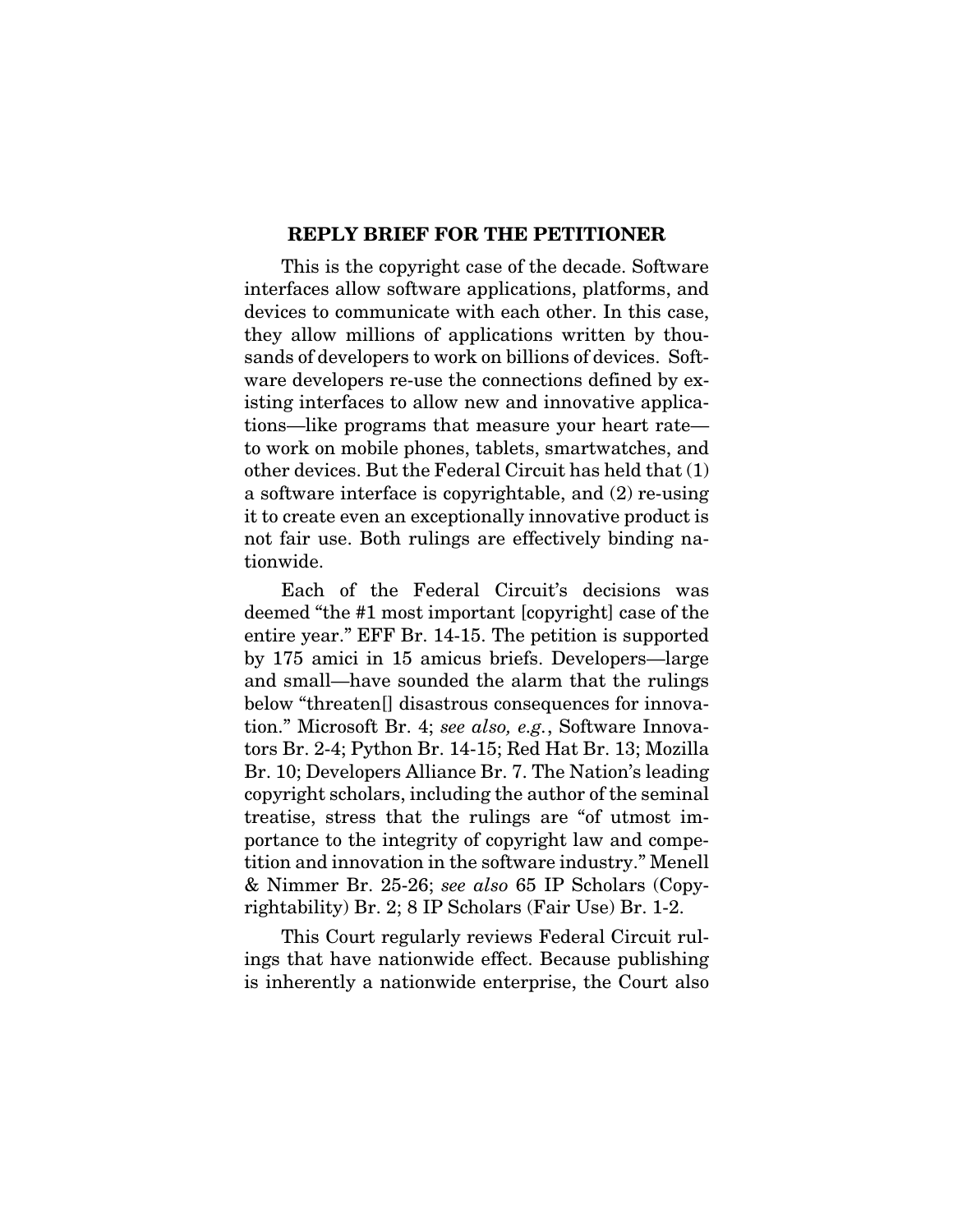has repeatedly decided seminal copyright questions even absent a circuit conflict. *E.g.*, *Campbell v. Acuff-Rose Music, Inc.*, 510 U.S. 569 (1994); *Harper & Row, Publishers, Inc. v. Nation Enters.*, 471 U.S. 539 (1985); *Sony Corp. of Am. v. Universal City Studios, Inc.*, 464 U.S. 417 (1984).

There also is no benefit to waiting. No later dispute will present as good a vehicle. "[T]he long history of this case has provided a rich analysis of the specifics of the tools and principles under review." Developers Alliance Br. 14. No accused infringer in a later case will bear the cost and potential damages, hoping this Court might grant review. In any event, bypassing this case would impose too great a burden on innovation in the interim.

Certiorari should be granted.

<u>.</u>

## I. Certiorari Is Warranted By The Grave Harm To Software Development Caused By The Federal Circuit's Rulings.

Regardless of whether one agrees with the rulings below, their importance to the development of software is undeniable. They control the right to re-use software interfaces. An interface is the computer code that forms a bridge, allowing computer applications, platforms, and devices to communicate. Interfaces are re-used to connect new and innovative applications. *See* 78 Computer Scientists Br. 5-6.1

<sup>1</sup> Oracle feigns confusion with the widely used term of art "software interface," BIO 12, which here refers to the Java "application programming interface" (API) declarations. *See generally* 78 Computer Scientists Br. 5-6.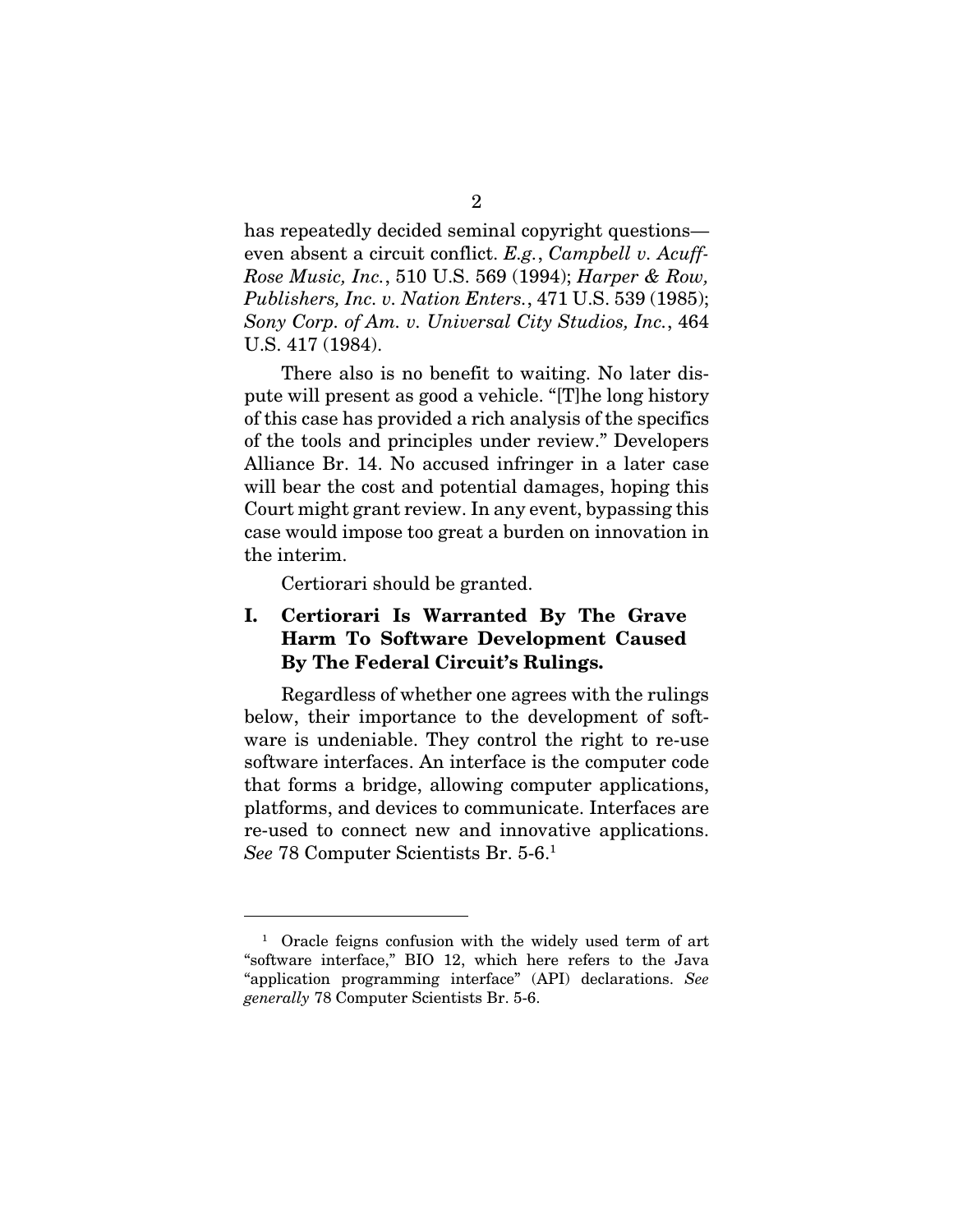Tens of thousands of diverse software interfaces run on billions of devices. *E.g.*, Software Innovators Br. 7-8; Developers Alliance Br. 5-8; Python Br. 13-15. "[N]early every technical standard in use[] includes one or more software interfaces that must be implemented largely in the same way that Google implemented the Java interface in the present case." R St. Br. 6.

Technological innovation has exploded based on the premise that interfaces are free to re-use. The Federal Circuit's contrary holding is tantamount to "requiring car manufacturers to invent a substitute for the steering wheel," 78 Computer Scientists Br. 23, or forcing manufacturers to make a new "plug and electrical outlet combination to allow [their devices] to connect to a standard power source," Red Hat Br. 10 n.2.

These Federal Circuit rulings are no less controlling nationwide than its decisions on patent law. Oracle does not dispute that "the Federal Circuit has established itself as the de facto national appellate software copyright tribunal." Menell & Nimmer Br. 4 (emphasis omitted). The rulings have "been treated as de facto binding precedent in copyright law, displacing regional circuit law." EFF Br. 2. The ease with which a throwaway patent claim can be asserted lets plaintiffs "opt in to the Federal Circuit's version of Ninth Circuit law at will." Engine Br. 2.

Oracle stresses that this Court previously denied certiorari. BIO 1. Back then, the Federal Circuit had held that software interfaces were copyrightable. Pet. App. 123a. But it had further held that re-using interfaces could be lawful "fair use." *See id.* at 182a. Oracle argued emphatically that review would therefore be premature. 14-410 Oracle BIO 37. The Solicitor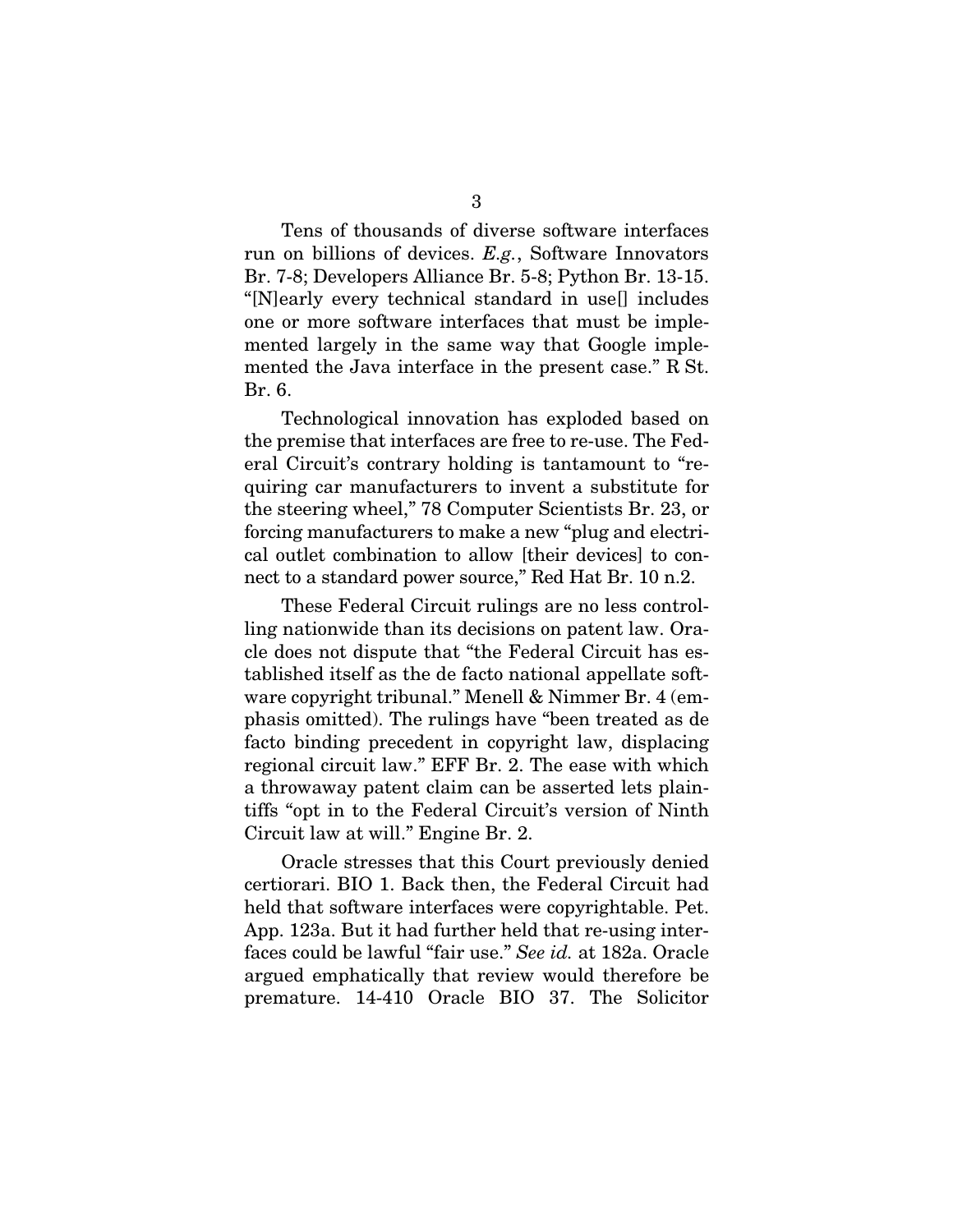General's invitation brief recognized serious concerns with a rule prohibiting the re-use of interfaces, but explained that many of those issues "will be relevant to [Google's] fair-use defense." 14-410 U.S. Br. 17-18. On remand, the jury unanimously found fair use. Pet. App. 57a. The Federal Circuit then took the extraordinary step of reversing the jury's verdict as a matter of law. *Id.* at 53a, 55a. That ruling established that the re-use of software interfaces is in fact subject to copyright liability. As the Solicitor General anticipated, "all [the] potentially relevant statutory arguments" are now presented, making the case ripe for review. 14-410 U.S. Br. 22.

Relatedly, Oracle argues that the Federal Circuit's rulings have not yet been calamitous. BIO 1. But until now, it remained open whether the re-use of software interfaces was lawful fair use. The Federal Circuit's holding to the contrary is regarded by the industry as definitive, triggering an outpouring of support for this Court's intervention. "The Federal Circuit's rulings have inflicted uncertainty on the development of software; on the design of connected devices, features, and services; and programs and devices that interact with other programs. Anxious eyes from all corners of the globe await the outcome of this case." Red Hat Br. 18.

Oracle next argues that it does not require developers to pay royalties to use Java SE. BIO 7. Of course, Oracle is happy for developers to use *its* product. But the Federal Circuit has granted the author of each interface the monopoly power to block the development of a *different* product. Here, Oracle prohibits re-using its interfaces to create software like Android that transforms the Java API in an entirely different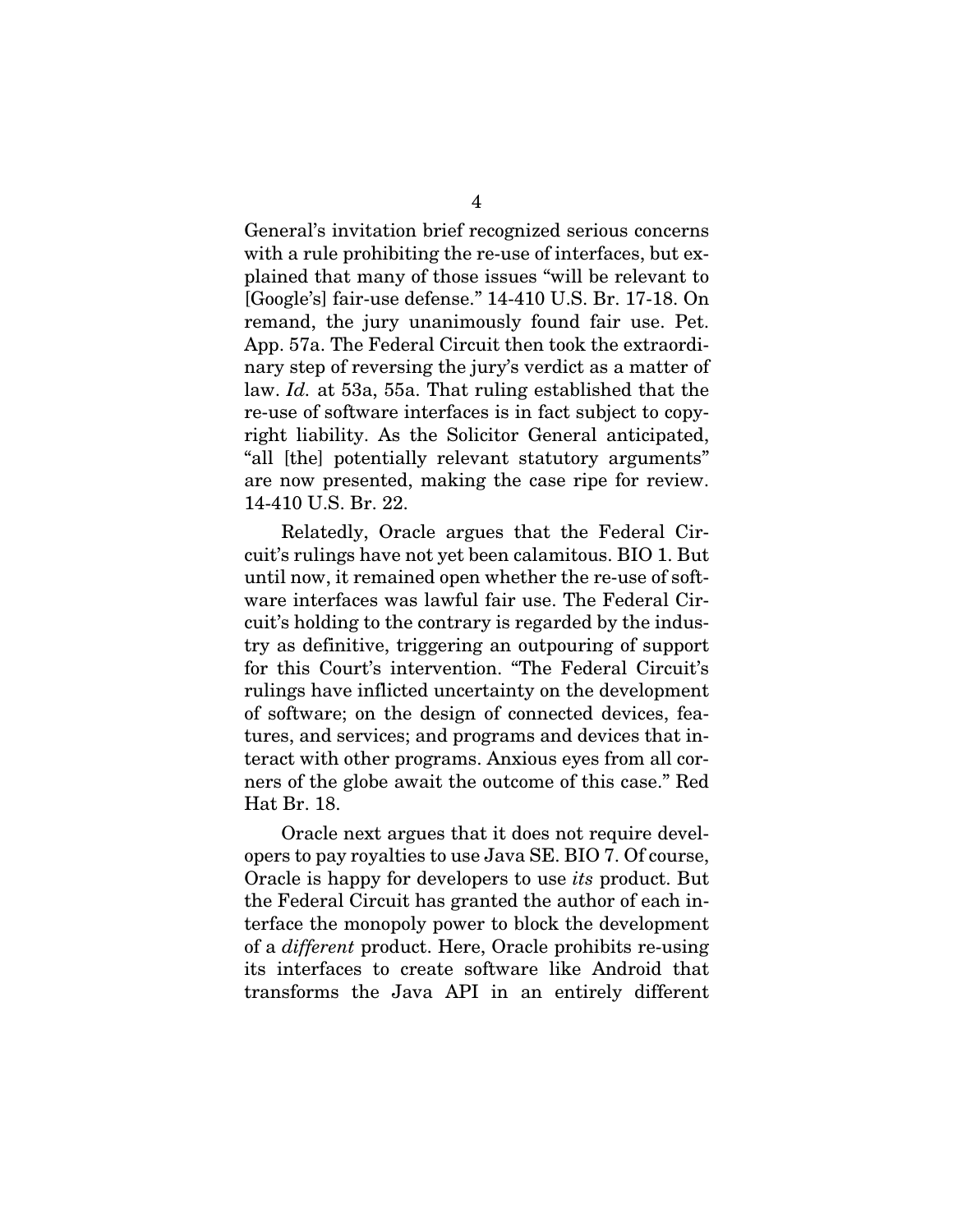context. Unlike Java SE, Android works on modern smartphones that have limited battery life, small screens, and cellular radios, while shedding unnecessary computer code designed for desktop computers.

For the same reason, Oracle is misguided in complaining that Android is not fully "interoperable" with Java SE. BIO 21. According to Oracle, every application that works with Java SE should work perfectly with a new platform such as Android, and vice versa. The Copyright Act requires no such thing. *E.g.*, Part IV, *infra* (addressing the fair use inquiry into whether the use is "transformative"). Oracle's argument is merely an attempt to lock developers into its own platform.

To allow developers to create applications for new platforms using the skills they already have, those platforms must re-use older interfaces. Otherwise, developers must learn an entirely new programming vocabulary. They will not take on that cost to create products for nascent platforms created by small companies. "In a world where interoperability is critical, an inability to connect to existing products would be the death knell for any small developing business." Software Innovators Br. 3. In turn, "collective switching costs can make it virtually impossible for entrepreneurial rival networks to launch, grow, and eventually challenge established incumbents." AAI Br. 9.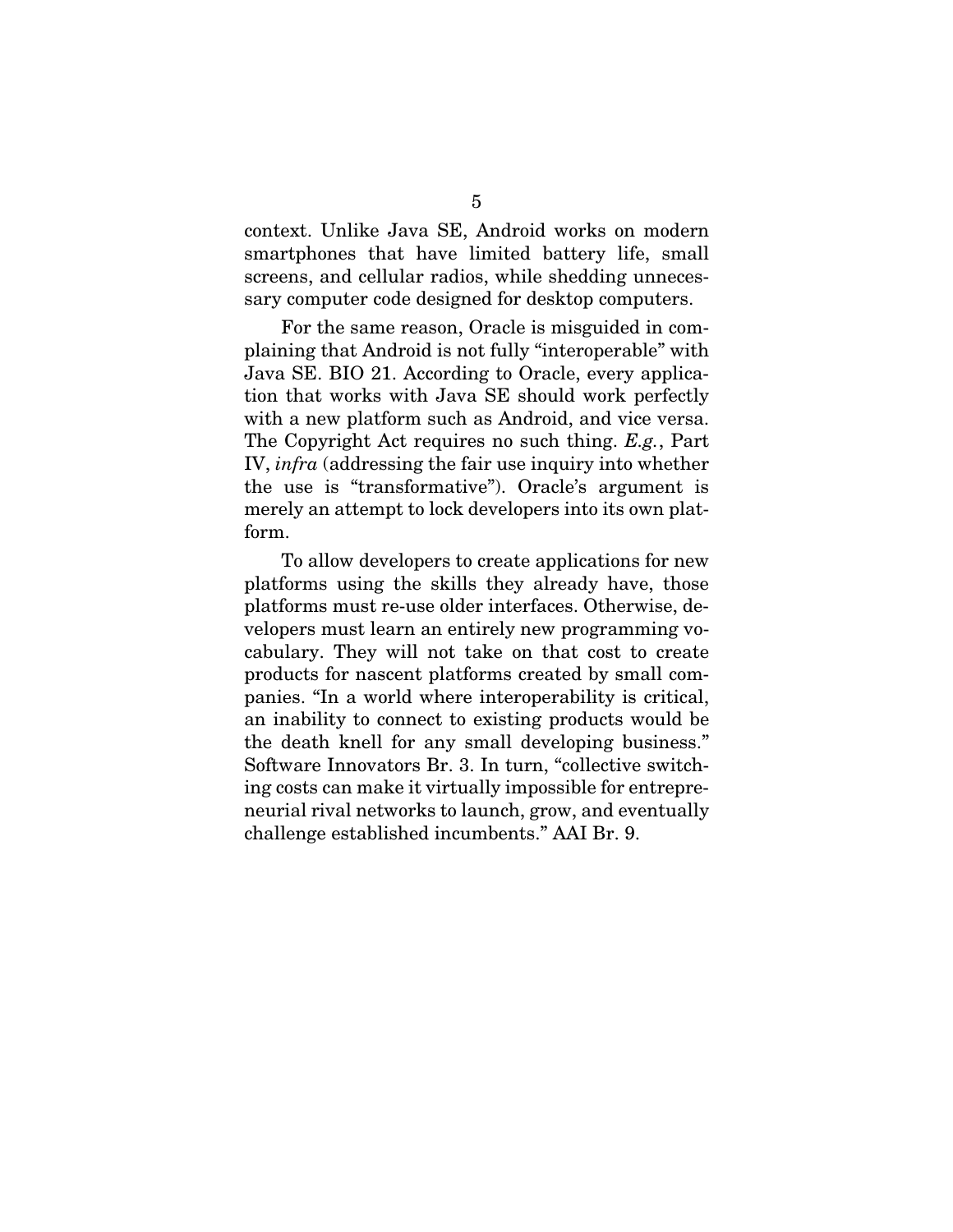# II. The Federal Circuit's Rulings Upend Established Circuit Precedent That Has Given Rise To The Long-Settled Understanding That Software Interfaces May Be Freely Re-Used.

The petition demonstrated that the rulings below conflict with decisions of this Court and other courts of appeals. Pet. 11-17. Oracle claims that no court has considered an identical case. BIO 14. But the works in copyright cases always differ. It is the legal rules that matter. Here, the Federal Circuit rejected the settled understanding that software interfaces may be freely re-used.2

Those rulings "upend nearly three decades of sound, well-settled, and critically important decisions of multiple regional circuits." Menell & Nimmer Br. 3. Since 2015, the Copyright Office has itself opined that interfaces may be re-used. *See* Am. Antitrust Inst. Br. 12. Indeed, the rulings below conflict with the "competition-enhancing consensus" of "courts and legislatures around the world." CCIA Br. 3.

-

<sup>&</sup>lt;sup>2</sup> The declarations re-used by Google bear no relationship to thousands of lines of a single computer program. *Contra* BIO 22- 23. Each is a separate interface. Further, the number of declarations at issue is not unusual: "real-world software interfaces can include thousands of declarations." 78 Computer Scientists Br. 6. And the Federal Circuit's ruling is most harmful when applied to numerous interfaces, because "[c]onvincing application developers to rewrite their code for hundreds of new APIs every time they want to add it to a new platform is not only burdensome and expensive, but risky, as it may create new errors or incompatibilities that will require extensive quality assurance and maintenance." Mozilla Br. 13.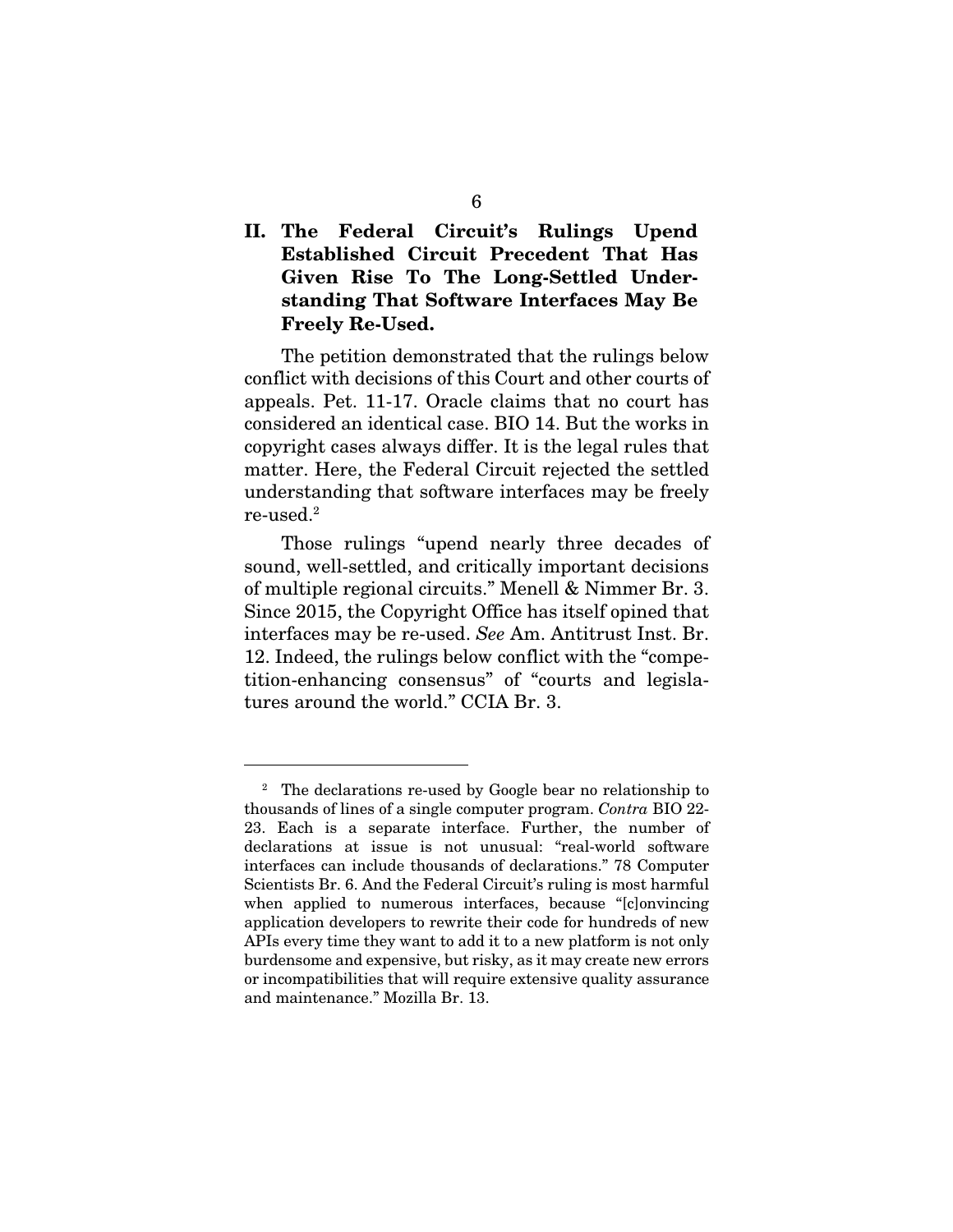That prevailing view was reinforced when this Court divided four to four and left undisturbed the First Circuit's holding that interfaces are uncopyrightable methods of operation. *See Lotus Dev. Corp. v. Borland Int'l, Inc.*, 49 F.3d 807 (1st Cir. 1995), *aff'd*, 516 U.S. 233 (1996) (per curiam). Below, the Federal Circuit expressly rejected the First Circuit's holding. Pet. App. 159a. The cases are closely analogous: Both involve computer interfaces that are necessary to operate the programs. *See* Pet. 19.

The industry's settled expectations have been further reinforced by fair use case law. "Time and again, courts have held that copying software to access its functional elements—to develop follow-on or interoperable technologies—is fair use that furthers the purposes of copyright law." Microsoft Br. 11. But the field undoubtedly would benefit from this Court's guidance: Appellate fair use decisions have "result[ed] in conflicting focuses and inconsistent outcomes." 8 IP Scholars (Fair Use) Br. 2.

The industry reasonably understood the law to hold that interfaces can be freely re-used. Python Br. 14-15; Developers Alliance Br. 7-8; Mozilla Br. 10-11; 78 Computer Scientists Br. 17-21. Oracle and Sun reinforced that view by touting Java as free and open to use. Oracle offers no sound reason to think that a sophisticated industry structured its practices in a way that it believed could invite massive copyright liability.

Oracle argues that Google also duplicated part of Java SE's "SSO"—*i.e.*, its logical hierarchy. BIO 24. Indeed, it suggests that Google was required to include duplicative Questions Presented that separately address the SSO. That is silly. As Oracle does not dispute, the declarations and SSO are inextricably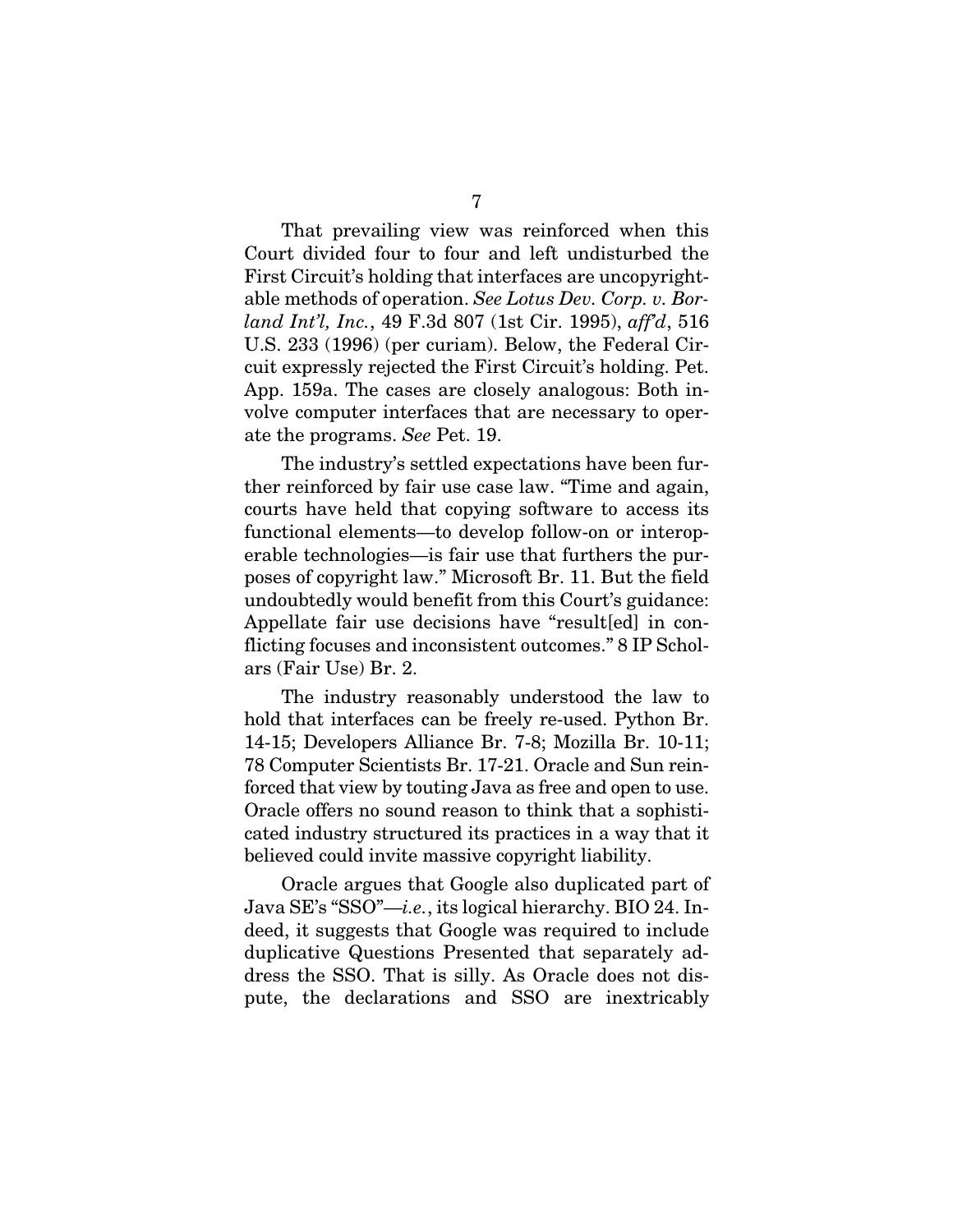intertwined. *See* Pet. 8. The declarations include the SSO. "Reimplementation *requires* duplicating an interface's declarations and organizational scheme—its structure, sequence, and organization (SSO)." 78 Computer Scientists Br. 3 (emphasis added). If Google's reuse of the declarations was permissible, the same is necessarily true of the precisely corresponding SSO.

#### III. The Federal Circuit's Copyrightability Ruling Conflicts With This Court's Precedent.

The petition established that the Federal Circuit's copyrightability decision is contrary to 17 U.S.C. § 102(b). Unlike implementing code that carries out a program, an interface connects an application to an external program or device, and is thus the "method" used to "operate" the program. "Over the last thirty years, despite some authority to the contrary, a strong judicial consensus emerged, resting upon the language of Section 102(b), that the statutory monopoly of copyright does not extend to programming interfaces." Red Hat Br. 6.

Oracle further errs in reiterating the Federal Circuit's holding that the declarations are not subject to the merger doctrine because there were originally innumerable ways to organize and name them. BIO 10, 22. The petition showed that ruling is irreconcilable with *Baker v. Selden*, 101 U.S. 99 (1880). *See* 65 IP Scholars (Copyrightability) Br. 3. There, Selden published a book of forms required to implement his accounting system. The system was indisputably original and creative; Selden could have chosen from innumerable accounting methods. Nonetheless, this Court held that the forms were not copyrightable because a later author could not utilize Selden's chosen system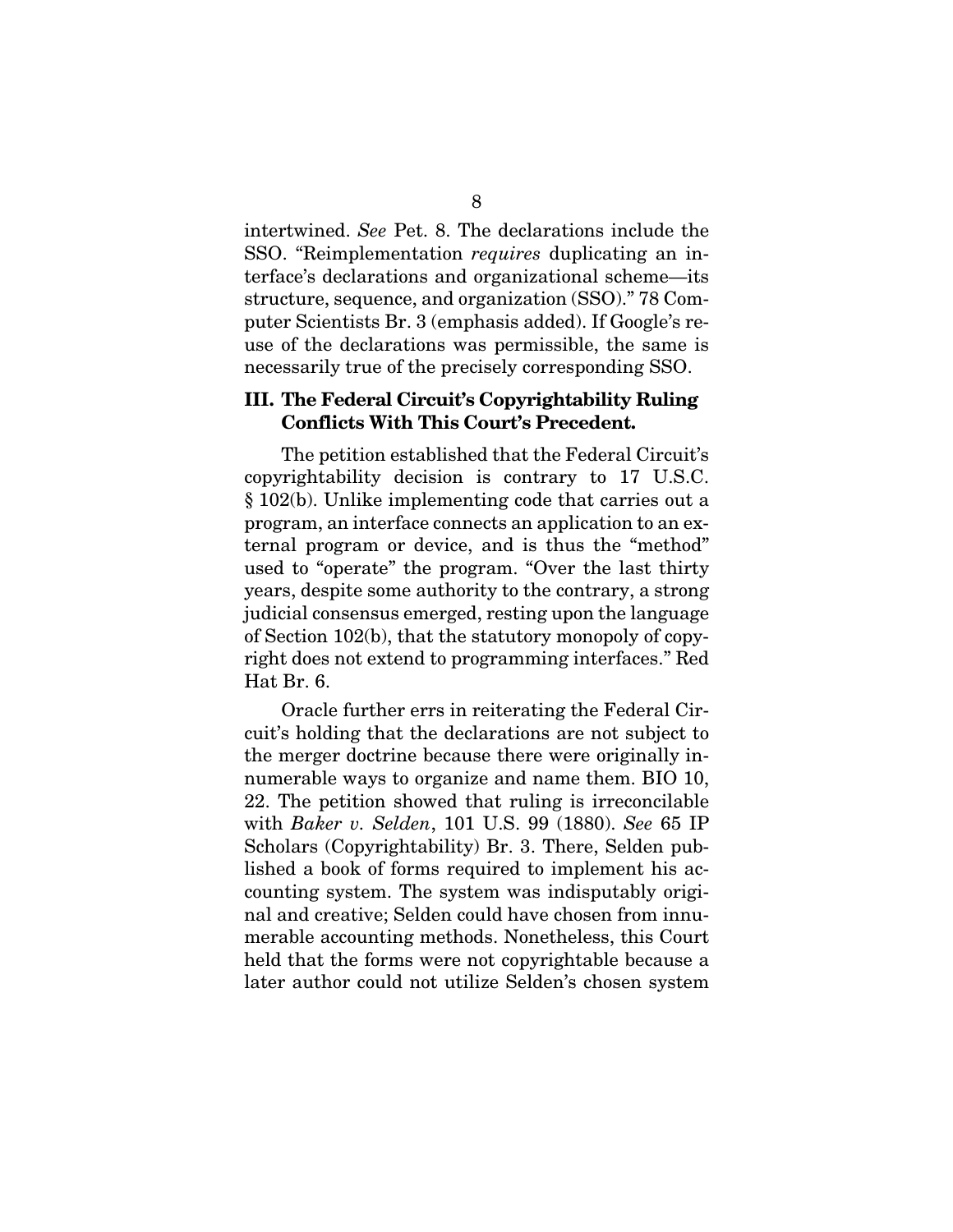without those forms. The forms "merged" with the accounting system itself.

An interface's creator can likewise choose from various options. But once the interface is created, nothing else will work. That computer code "merges" with the "method" by which the interface connects the programs. Here, if Google changed the declarations, they would not connect (1) the computer code written by Google necessary to perform thousands of "methods" to (2) the commands that third-party developers know from years of experience. By contrast, Google did not copy the implementing code, which provides the functionality of the methods, and which can be written multiple ways.<sup>3</sup>

Oracle is equally misguided in relying on the creativity of its "work"—*i.e.*, the entire Java SE platform. BIO 13. Copyright does not protect creative *thought*. It protects original expression. 65 IP Scholars (Copyrightability) Br. 5-6. Once the creator of Java SE made its creative judgments, it had few choices in actually *expressing* the declarations, because of the strict requirements of how interfaces are written. "[O]nly two words in the declaration leave the programmer any choice, and both are names." 78 Computer Scientists Br. 8. Oracle could write everything else—the actual instructions—only one way. And—as Oracle does not dispute—names are not copyrightable. 37 C.F.R. § 202.1.

<u>.</u>

<sup>&</sup>lt;sup>3</sup> The Solicitor General's prior invitation brief recognized that computer code is subject to the merger doctrine. But the Government has not yet addressed the doctrine's application to software interfaces because the Solicitor General believed that Google had chosen not to present the issue in its prior petition. 14-410 U.S. Br. 22.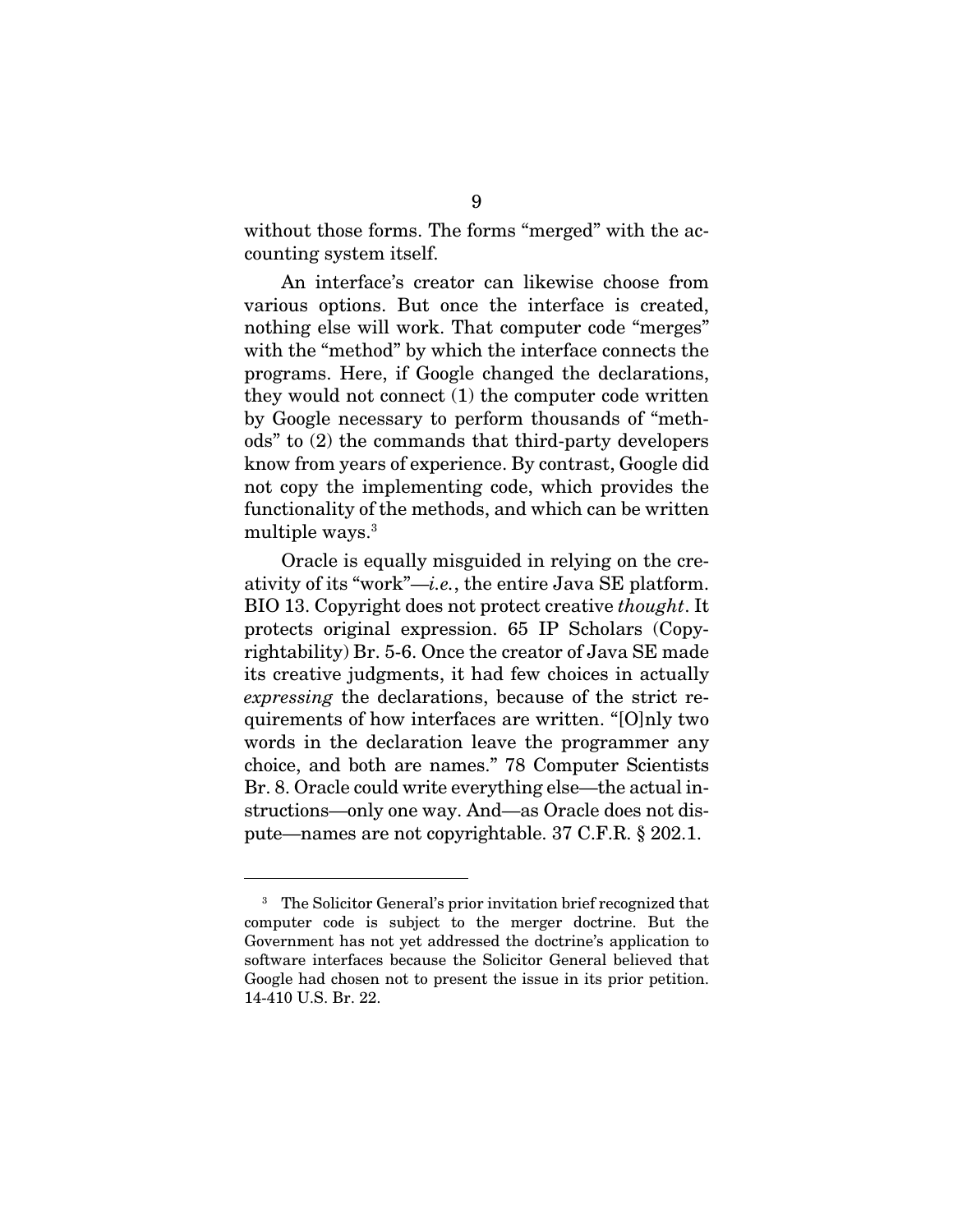### IV. The Federal Circuit's Fair Use Ruling Conflicts With Basic Copyright Principles.

The Federal Circuit's fair use ruling is irreconcilable with previously settled law. Microsoft Br. 9-12; Am. Antitrust Institute Br. 13; Software Innovators Br. 12-13. The Copyright Office itself explains: "[I]n many cases, copying of appropriately limited amounts of code from one software-enabled product into a competitive one for purposes of compatibility and interoperability should \* \* \* be found to be a fair use." U.S. Copyright Office, *Software-Enabled Consumer Products* 57 (Dec. 2016).

Oracle dismisses the ruling below as fact-bound. BIO 25. That is backwards. The jury assessed the evidence and concluded that Google's use of the interfaces was fair use. But the Federal Circuit reversed *as a matter of law*. That ruling applies equally—and equally negates the role of the jury—for any effort to re-use software interfaces.

It is essentially unheard of for a court of appeals to reverse a jury's finding of fair use under the Copyright Act. The Federal Circuit found no legal error for example, in the jury instructions—but nonetheless found no fair use as a matter of law. That this ruling was entered by a court with no copyright expertise reinforces the need for this Court to intervene.

The Federal Circuit specifically ignored the essence of the fair use inquiry: Would permitting the use further expression? That tracks the purpose of copyright law under the Constitution: to reward authors in a fashion that will further creation and benefit the public. U.S. Const. art. I, § 8, cl. 8; *Sony Corp.*, 464 U.S. at 429. The Federal Circuit's rulings unques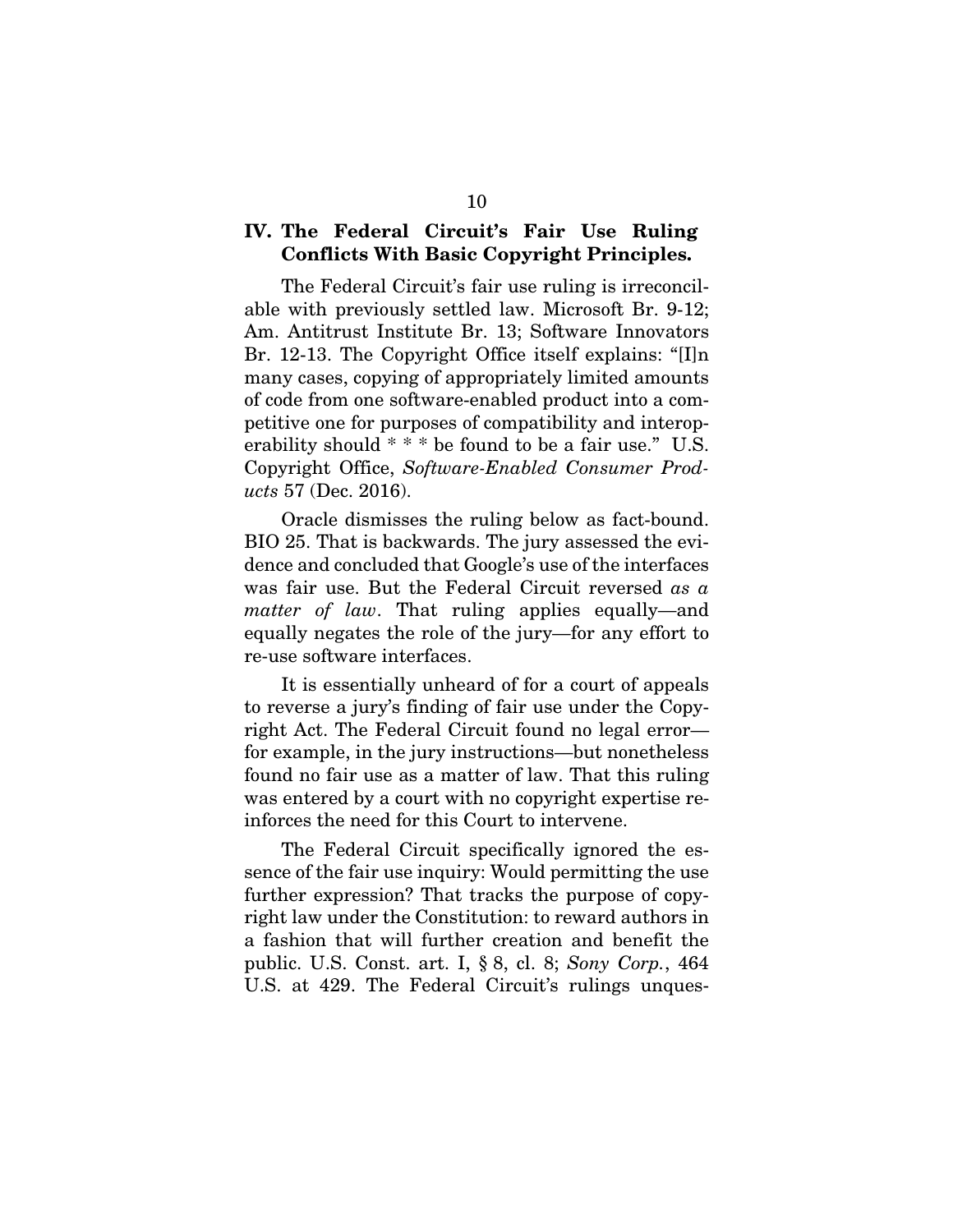tionably would not. Companies would create fewer platforms like Android. Developers would create fewer applications for those platforms. Unlike the declarations, those platforms and applications involve extraordinarily creative programming. This is a classic instance where granting an exclusive right to one party imposes an exponentially greater cost on the creation of other social goods.

The Federal Circuit held that Google's re-use of the declarations for the same purpose as Oracle is not transformative as a matter of law. Pet. App. 37a. That reasoning applies universally, because computer code—unlike literature, art, or song—can only serve one function. The Federal Circuit deemed it irrelevant that Google placed the declarations in an entirely new context to invent an innovative new smartphone platform. But "context is everything." *Campbell*, 510 U.S. at 589. That is why collages and parodies are classic fair use. The contrary principle invoked by Oracle that "'[n]o plagiarist can excuse the wrong by showing how much of his work he did not pirate," BIO 29—relates *only* to the separate inquiry into the substantiality of the use, not whether the new work is transformative. *Harper & Row*, 471 U.S. at 565.

Oracle also stresses that the Federal Circuit found the "market harm" requirement satisfied. BIO 32. But the court found it sufficient that Oracle merely had *some* market presence with respect to feature phones and *sought* to enter the marketplace for smartphones. Pet. App. 52a. Software companies almost always will be exploring new markets. Not even the Federal Circuit agreed that Oracle had suffered commercial harm that approached the social benefit of the creation of a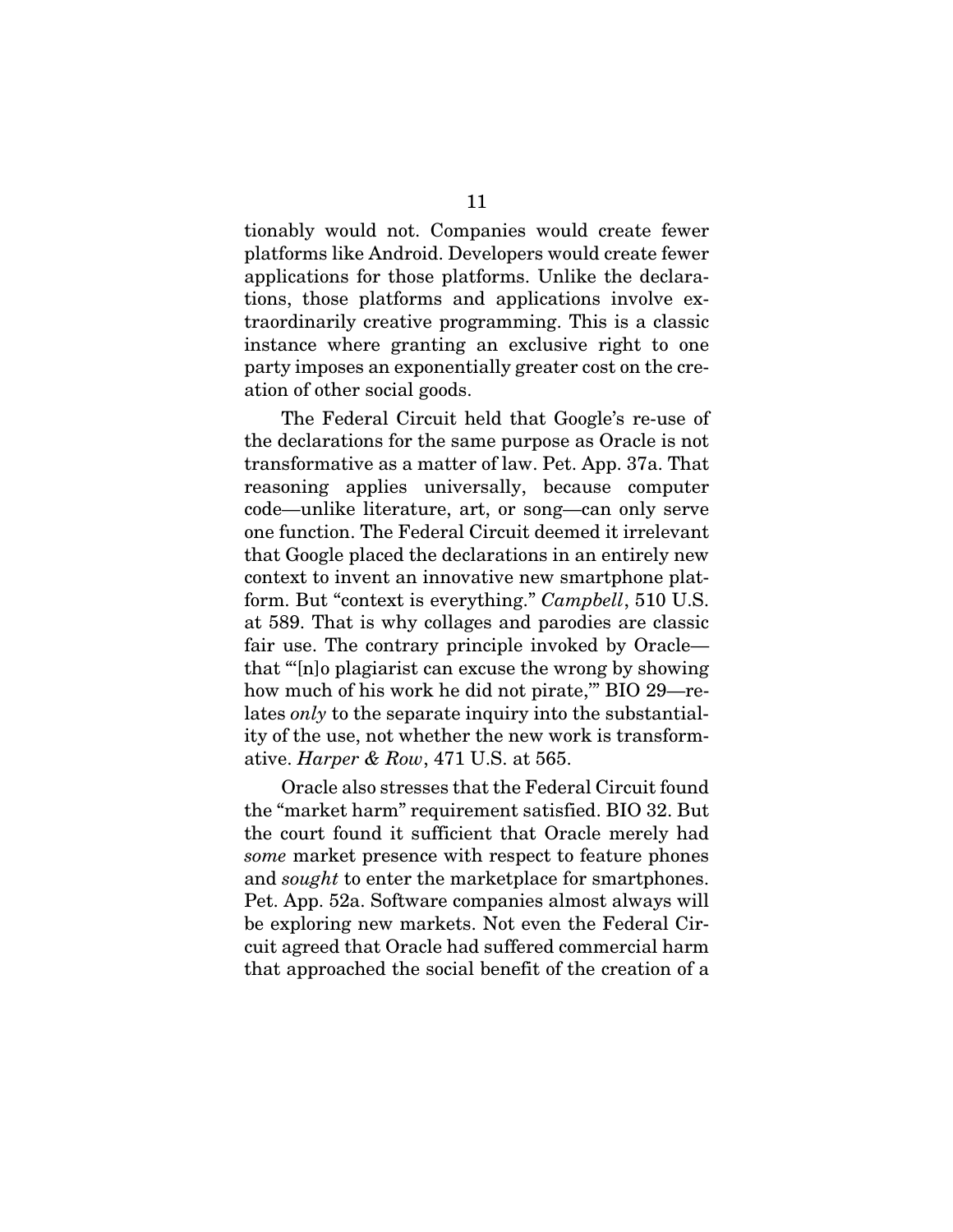revolutionary smartphone platform and the corresponding applications created by developers.<sup>4</sup>

\* \* \*

Scores of amici implore this Court to review the Federal Circuit decisions because they radically rewrite the rules of the game by holding that software interfaces are copyrightable *and* that their re-use cannot be fair use. This Court has repeatedly intervened to resolve similarly dispositive, recurring, and important copyright questions. It should do so again. This case is too important for a single panel of one court of appeals to have final say on a central issue for a vital segment of the Nation's economy.

-

<sup>4</sup> Ignoring the jury verdict, Oracle misrepresents two documents in the massive record to claim that Google believed it was required to secure a license. BIO 8. Those documents do *not*  relate to the declarations. Oracle made the same claims to the Federal Circuit, which did not accept them.